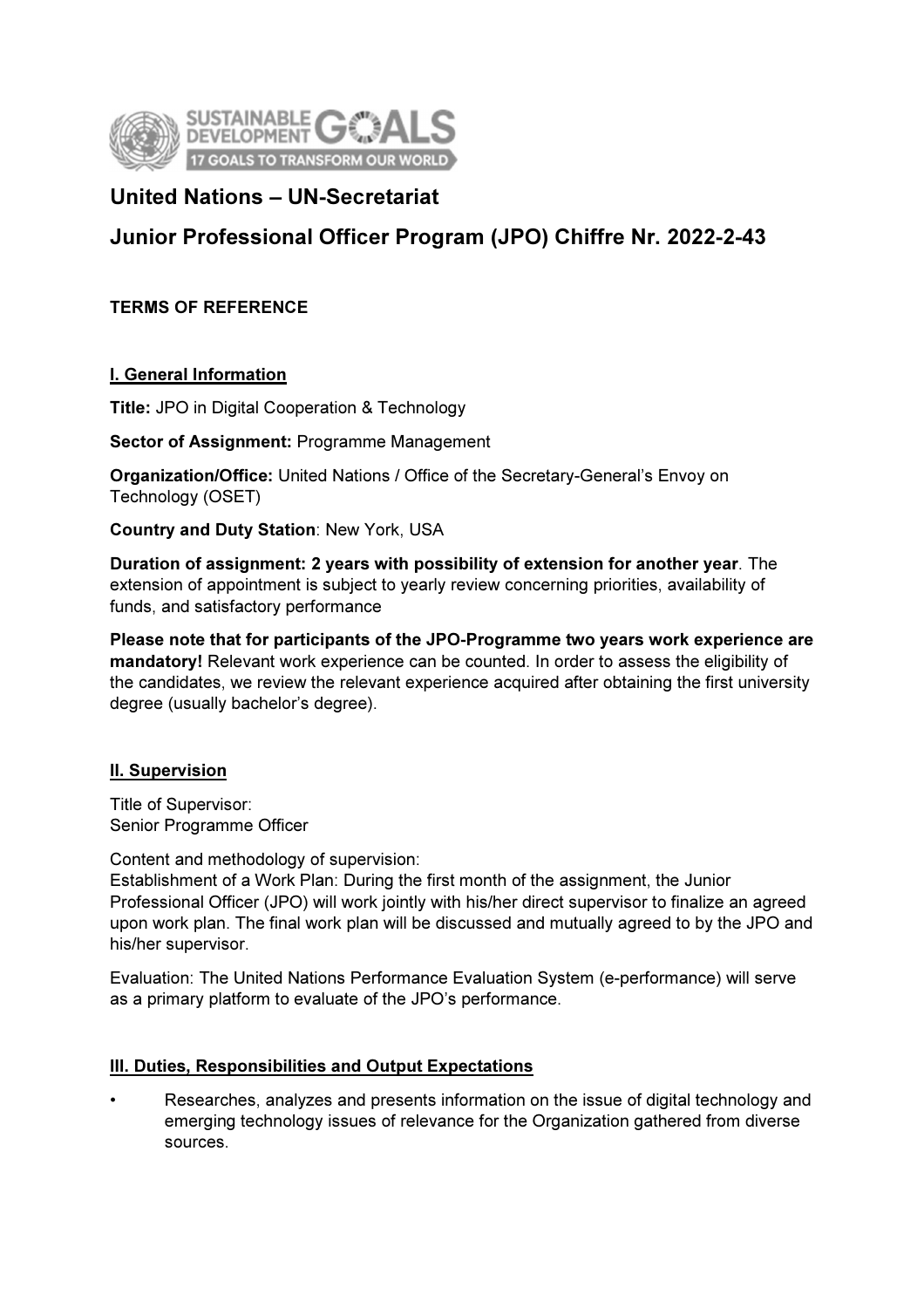- Provides up-to-date expertise and support on issues related to digital cooperation, as covered by the report of the High-level Panel on Digital Cooperation and the UN Secretary-General's Roadmap for Digital Cooperation.
- Liaises and collaborates with relevant stakeholders to support implementation of the Roadmap for Digital Cooperation.
- Develops, implements and evaluates assigned programmes/projects on digital cooperation and emerging technology, etc.; monitors and analyzes programme/project development and implementation; reviews relevant documents and reports; identifies problems and issues to be addressed and initiates corrective actions; liaises with relevant parties; ensures follow-up actions.
- Organizes and prepares written outputs, e.g. speeches and statements, draft background papers, analysis, sections of reports and studies, report on meetings and events, inputs to publications, relevant communications material etc.
- Provides substantive backstopping to consultative and other meetings, conferences, etc., to include proposing agenda topics, identifying participants, preparation of documents and presentations, etc.
- Performs other duties as required.

# IV. Qualifications and Experience

#### Education:

Master's degree in political science, international relations, public administration, business administration, commerce, engineering, law or a related field.

#### Work experience:

A minimum of 2 years of relevant work experience in international relations, public diplomacy or public relations is required. Experience working on digital technologies, frontier technologies or digital cooperation-related issues is highly desirable. Experience working with the United Nations or other international organizations is desirable. Experience working with a grassroot, civil society organization and/or start-up work environment in a developing country is desirable. Experience coordinating diverse stakeholders, including government entities, civil society organizations, private sector entities, and the scientific community will be an advantage.

# Languages:

English and French are the working languages of the UN Secretariat. For this position, fluency in English is required. Knowledge of another UN official language is an advantage.

#### UN competencies:

PROFESSIONALISM: Shows pride in work and in achievements; Demonstrates professional competence and mastery of subject matter; Is conscientious and efficient in meeting commitments, observing deadlines and achieving results; Is motivated by professional rather than personal concerns; Shows persistence when faced with difficult problems or challenges; Remains calm in stressful situations.